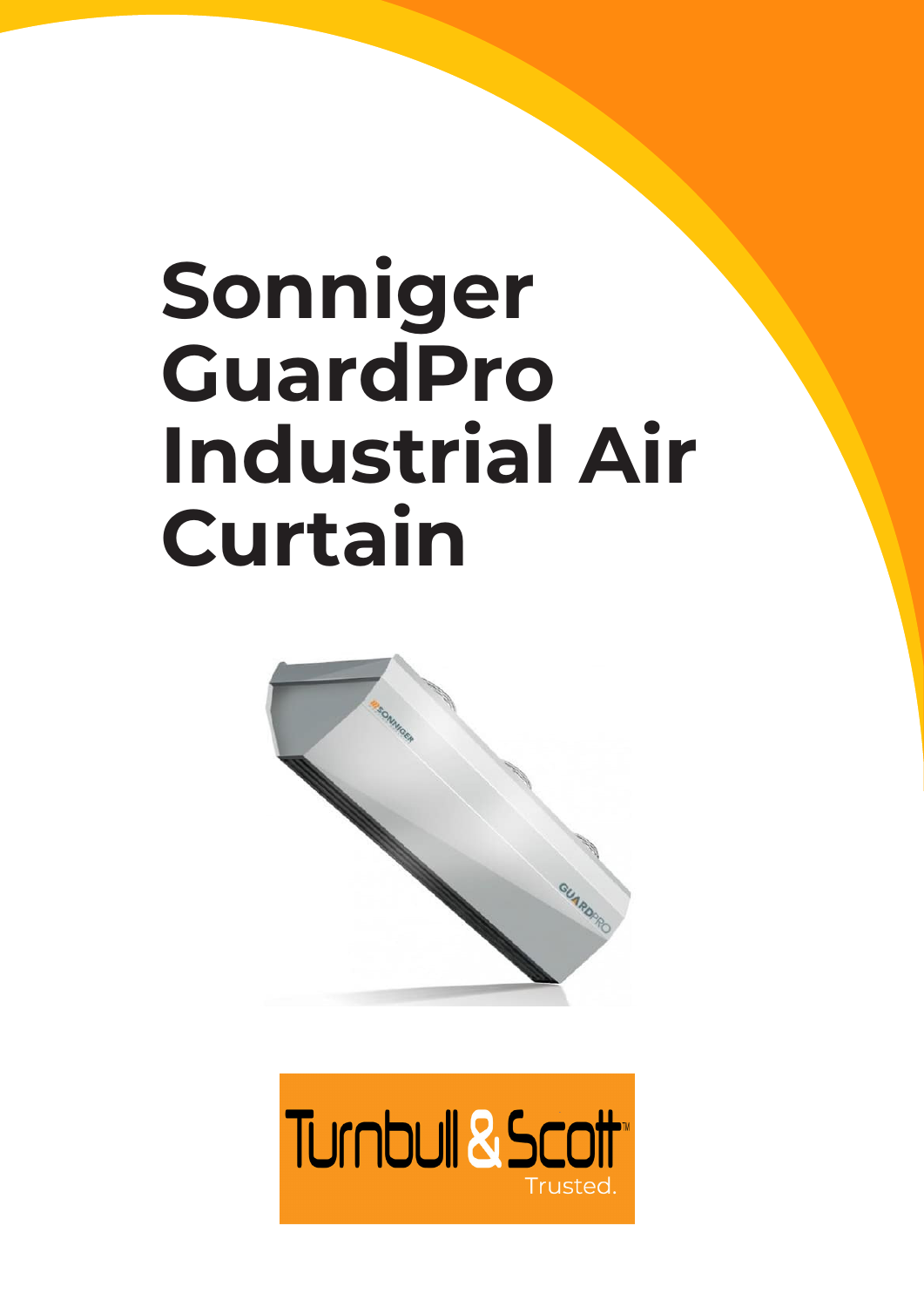## **Sonniger GuardPro -** Industrial Air curtain



### **PRODUCT DESCRIPTION**

GuardPro Industrial Air Curtains are designed to minimise heat loss in high traffic areas by maintaining a protective barrier at the entrance to the building or between two areas of different temperatures.

Powerful fans deliver airflow up to 7.5m. A modular design approach enables coverage of wide openings based on 1m & 2m lengths. Vertical or horizontal installation.

This 'GuardPro' Range comes in 3 types each with length options of 1.5m & 2m. The GuardPro 'W' is the hot water-fed (LPHW) range. The Guard Pro 'E' is the electric range and the GuardPro 'C' is the ambient air/fan only range for entrances where no additional comfort heat is required.

Suited to installation at entrances to large retail centres & shops, building reception halls, sports halls, loading/unloading bays in supermarkets, hotels, factories & warehouses etc. with lots traffic coming and going.

Modular design concept – two or more units can be used side by side to cover large entrances, in both vertical or horizontal orientation.

The Air curtains use a set of high-performance fans with a diameter of 450mm, which in combination with the appropriate and optimally selected shape of the air flow ducts has allowed a long range of air stream up to 7.5m. The universal design of the device allows the use of the same modules both vertically and horizontally.

#### **FEATURES**

- Electric, LPHW & no heat 'ambient air' options
- Electric models PTC electric heating elements
- Modern & innovative modular design approach
- Combine 1.5m & 2m lengths for wide openings
- Horizontal or vertical orientation
- High performance fans throw up to 7.5m
- Aluminium Grey powder coated as standard
	- Flexible Control options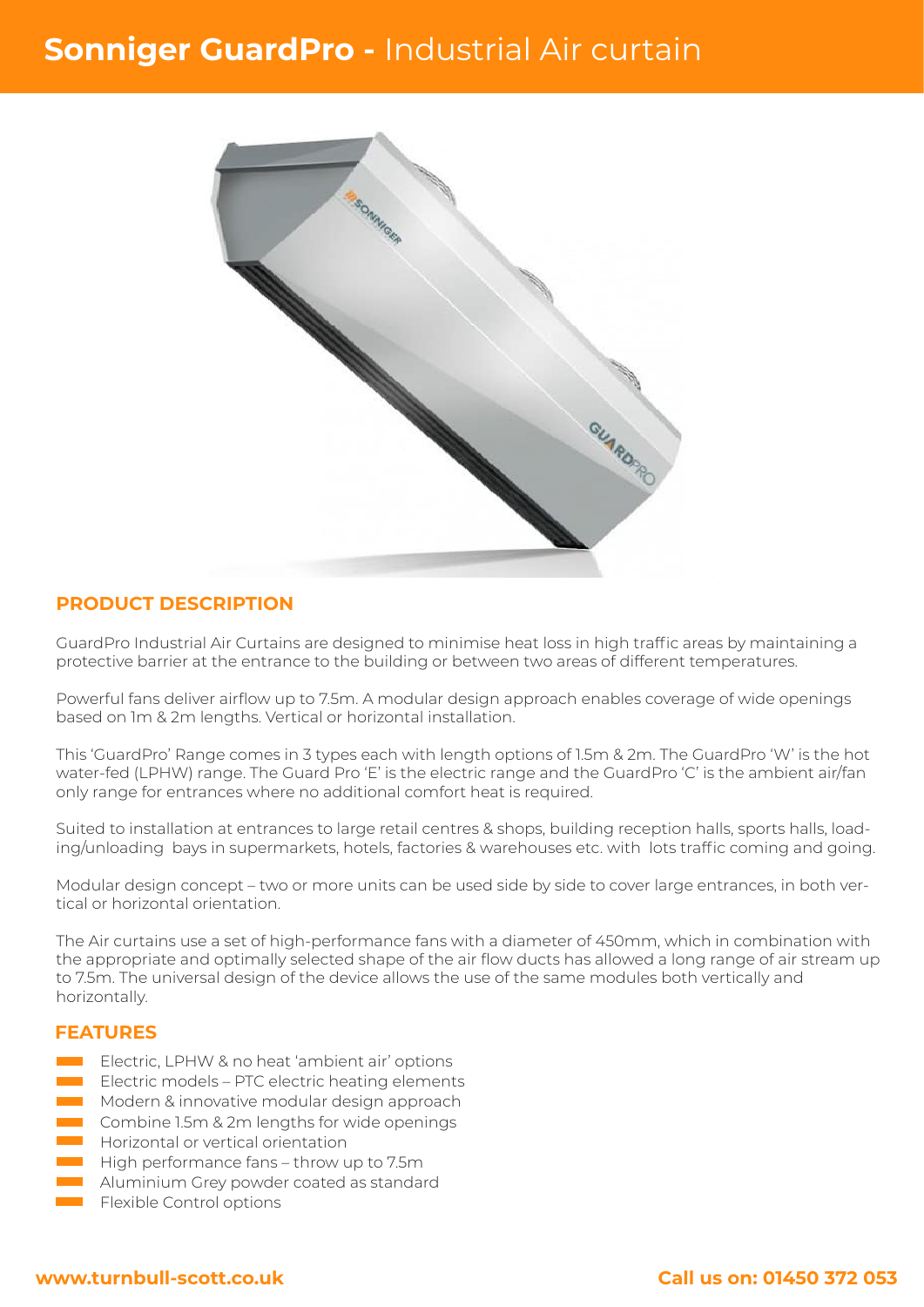# **Sonniger GuardPro -** Industrial Air curtain



## **PURPOSE OF GUARDPRO AIR CURTAINS**

The industrial air curtain range is intended to be used in areas with a moderate to cold climate, in spaces where temperature ranges from -15 to +40°C and with relative humidity up to 80% (at the temperature of +25°C), in conditions free from external factors such as pollens, hydrometeor (horizontal precipitation) and chemical vapors.

The GUARD PRO industrial air curtains are designed to protect against heat losses in the gateways of buildings of medium and high capacity especially such as the following:

- **Warehouse and production areas,** 
	- Loading/unloading sections in supermarkets and large commercial premises,
	- Car showrooms and service stations.
	- **Exhibition centres**

**TECHNICAL PARAMETERS**

| ÷                                    | ٠          | <b>Water-fed</b><br>٠<br>(LPHW) | <b>Water-fed</b><br>(LPHW) | # Electric      | $\div$ Electric | # Ambient Air | # Ambient Air |
|--------------------------------------|------------|---------------------------------|----------------------------|-----------------|-----------------|---------------|---------------|
|                                      |            | GuardPro 150W                   | GuardPro 200W              | GuardPro 150E   | GuardPro 200E   | GuardPro 150C | GuardPro 200C |
| Length                               | (m)        | 1.5                             | 2.0                        | 1.5             | $\overline{2}$  | 1.5           | 2.0           |
| Heat Output*                         | (kW)       | $24*$                           | $34*$                      | $\overline{14}$ | 21              | $\sim$        | $\sim$        |
| Max Airflow                          | (m3/h)     | 6,500                           | 9,000                      | 6,700           | 9,100           | 5,800         | 9,200         |
| Fan Input/Consump                    | (V/HZ & A) | 230/50 2.4A                     | 230/50 3.6A                | 230/50 2.4A     | 230/50 3.6A     | 230/50 2.4A   | 230/50 3.6A   |
| Fan Motor Power                      | (kW)       | 0.50                            | 0.75                       | 0.5             | 0.75            | 0.50          | 0.75          |
| <b>Electrical Element</b><br>Consump | (V/HZ & A) | ÷                               | i.                         | 400/5017A       | 400/50 29A      | $\omega$      | w             |
| Noise level                          | dB(A)      | 59                              | 61                         | 59              | 61              | 59            | 61            |
| Weight with/out water                | (kg)       | 46/44                           | 62/60                      |                 |                 | n/a/37        | n/a/51        |
| Protection class                     | IP         | IP 54                           | IP 54                      | IP 54           | IP 54           | IP 54         | IP 54         |

#### **www.turnbull-scott.co.uk Call us on: 01450 372 053**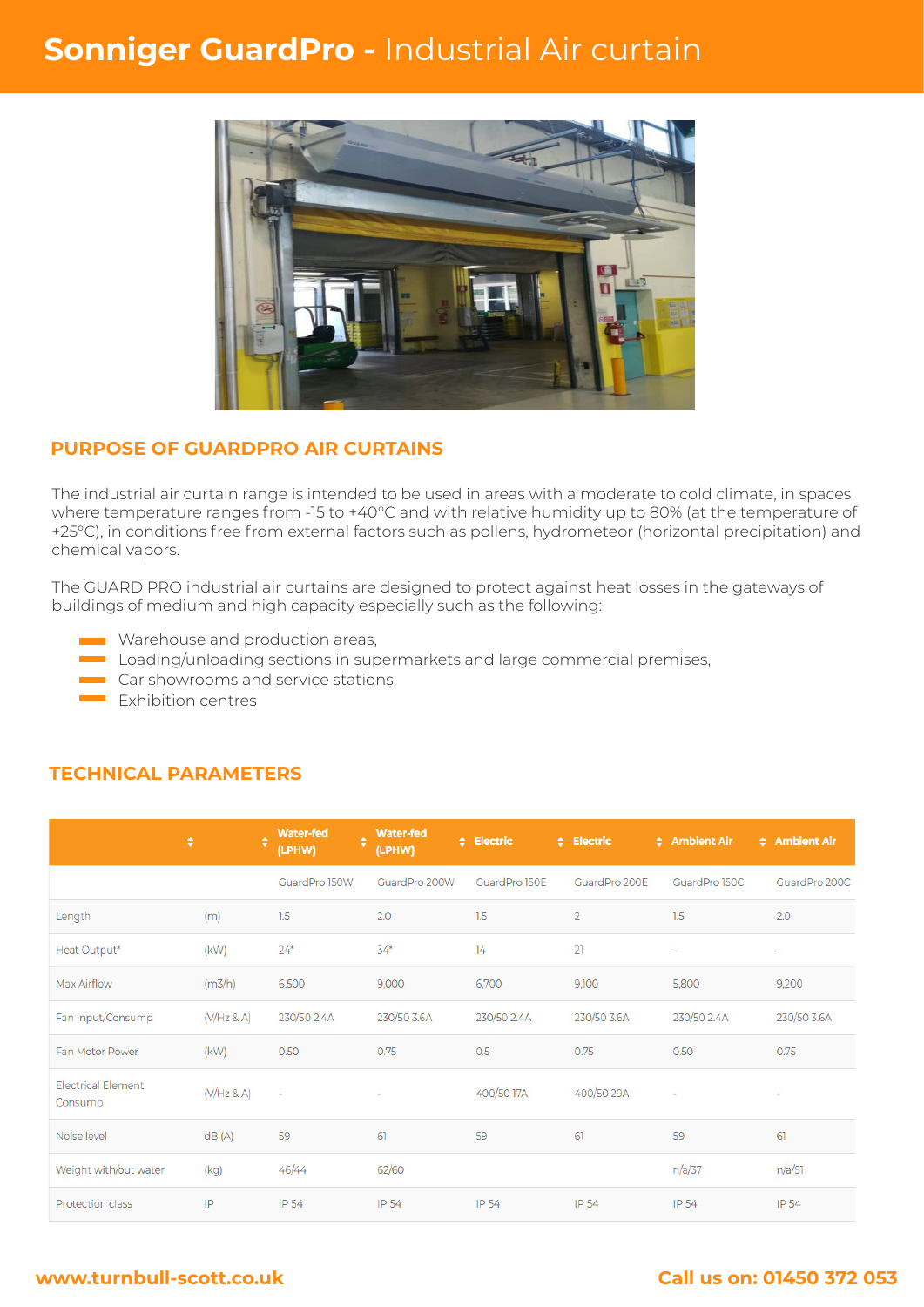## **ASSEMBLY & INSTALLATION**

Before mounting the unit, take into consideration the following:

- accessibility/easy access for any servicing and maintenance works
- access to water and electrical installation
- possibility to mount the curtain directly at the entrance

 It is advisable to mount the device to the wall or the ceiling above the doorway on supporting mount pins or supporting constructions ( shapes and dimensions of the supporting construction may be individually designed in compliance with durability and strength requirements).

Pay special attention to proper leveling of the device. If the device is not placed in a horizontal or vertical position, it may result in damage to the fan and consequently malfunction of the device. The air inlet and outlet must not be blocked by any objects. While installing the unit, remember to provide easy access to the control panel. A few curtains of the same type may be installed in case of a bigger doorway. They must be assembled side-by-side to make an uninterrupted

stream of air. The curtain is mounted horizontally or vertically for permanent (on the left/right side of the doorway). The GUARD PRO air curtain is advised to be wider (in case of horizontal mounting) or higher (in case of vertical mounting) than the gate way.

If you decide on ACTIVE PROTECTION system, which is the assembly of curtains with water exchanger and without one, you have to mount air curtains with water exchangers on the bottom. When connecting the curtain, make sure that maintenance work is possible to be conducted. On both connection nozzles manual shut-off valves should be installed in case of the necessity of disconnecting the unit. The hot water medium supply must be connected in accordance with the marking on the casing (inlet/outlet). When pipes being screwed to the heat exchanger make sure you secure the inlet connection of the heater to protect it against the torque (that may cause leakage in the heat exchanger). The connections of heating medium with the threaded nozzles DIN 3/4" should be based on the project carried out by an authorized designer. In case of connecting the curtain to the heating network with no mixing module, a water filter must be installed.